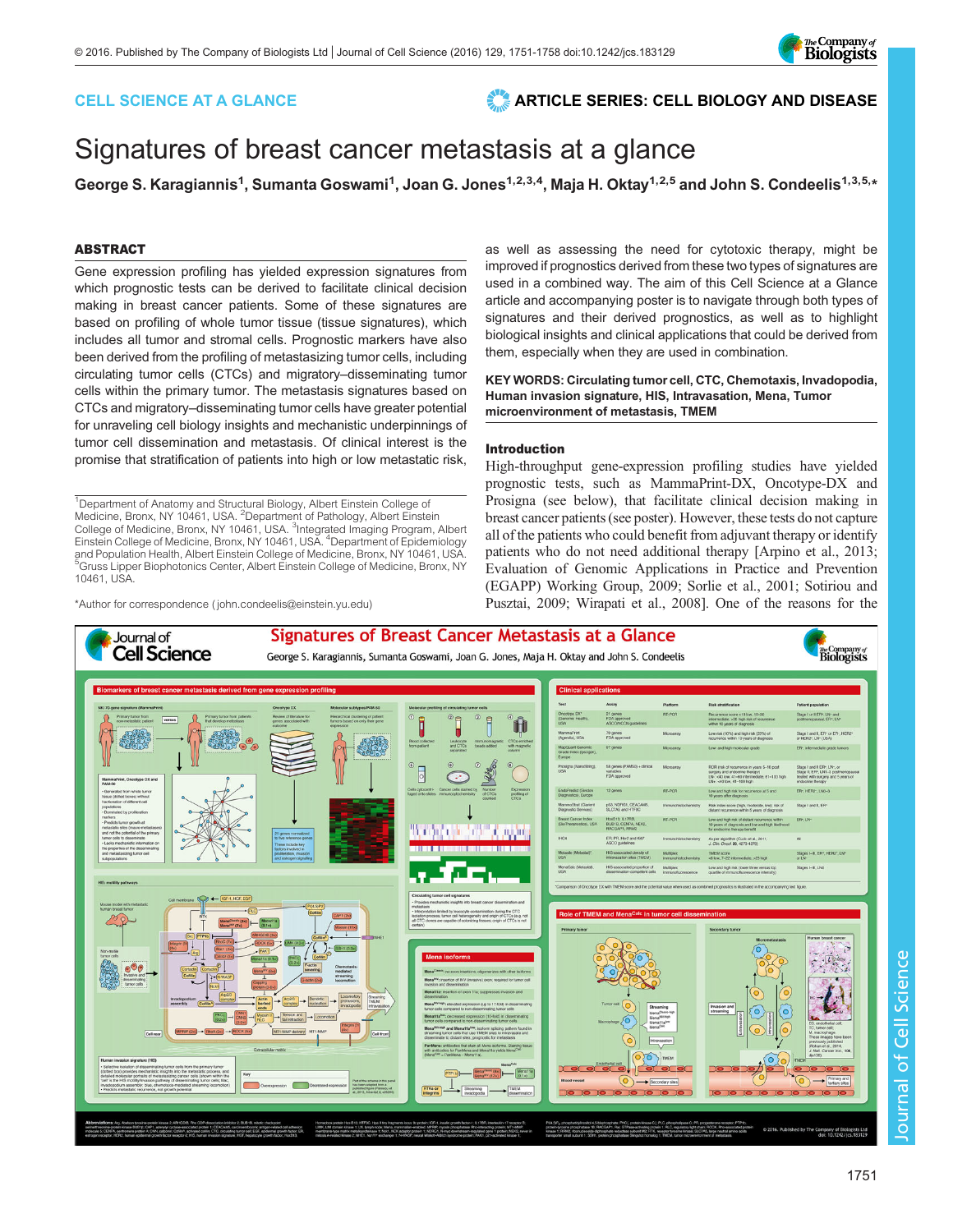hampered prognostic and predictive potential of these assays might be the fact that they are based on signatures that have been constructed from whole tumor tissue, which includes all tumor and stromal cells, instead of just the subpopulations of metastasizing tumor cells. To reveal the mechanisms responsible for the metastatic phenotype, gene expression has been performed on disseminating tumor cells, either circulating tumor cells (CTCs) ([De Mattos-Arruda et al., 2013\)](#page-5-0), or migratory–disseminating tumor cells isolated from the primary tumor [\(Goswami et al., 2004](#page-5-0); [Hernandez et al., 2009;](#page-5-0) [Patsialou et al., 2013,](#page-6-0) [2012; Philippar et al., 2008; Roussos et al., 2011a,b,c](#page-6-0); [Wang et al.,](#page-7-0) [2004, 2005, 2006](#page-7-0), [2003](#page-7-0); [Wyckoff et al., 2011, 2000](#page-7-0)) (see poster). These signatures provide additional insights into the biological processes that are employed during metastasis, such as epithelial-tomesenchymal transition (EMT), invasion and migration, resistance to apoptosis and anoikis, and intravasation. In this Cell Science at a Glance article and the accompanying poster, we discuss the discovery platforms and the clinical applications of clinically validated prognostic tests. We compare several prognostic tests derived from whole tissue profiling (i.e. MammaPrint DX, Oncotype DX, Prosigna) with prognostic tests derived from gene expression profiling of the metastasizing cancer cell subpopulation (e.g. migratory–disseminating tumor cells) and argue that their combined use has the potential to add additional information for treatment decisions for breast cancer patients.

# Gene expression signatures for prediction of breast cancer metastasis

### Signatures from whole tumor tissue

Molecular profiling of breast cancers has confirmed the existence of four major subtypes traditionally identified using immunohistochemistry: the basal-like subtype [estrogen receptor negative (ER−), progesterone receptor negative (PR−) and human epidermal growth factor receptor 2 (also known as ERBB2) negative (HER2−)], the HER2+ subtype, and two different ER+ subtypes, the luminal A (ERhigh, HER2−, low Ki67) and the luminal B (ERlow, HER2+/−, high Ki67) subtypes [\(Perou et al.,](#page-6-0) [2000](#page-6-0)). These subtypes show diverse clinical outcome and response to therapy. For example, luminal-A breast cancers respond to hormonal therapy better than any other subtype, and also have favorable prognosis, whereas the basal-like and HER2+ subtypes are more sensitive to chemotherapy [\(Rouzier et al., 2005\)](#page-6-0). There is new evidence that breast cancers can be subdivided in up to ten integrative clusters when copy number variation and gene polymorphism data are co-analyzed with genomic profiles ([Curtis](#page-5-0) [et al., 2012](#page-5-0)). However, such signatures have not yet reached clinical validation and application.

Several prognostic assays that are based on gene expression profiling of whole tumor tissue complement the molecular subtypes and address certain clinical needs, such as the identification of patient subgroups with low risk of developing metastatic disease or need for additional systemic therapy. MammaPrint DX is a 70-gene signature (also known as NKI-70) that has been developed through inkjet-synthesized oligonucleotide microarray profiling of tumors less than 5 cm in size obtained from breast cancer patients younger than 55 with lymph-node-negative disease (i.e. the disease had not spread into the axillary lymph nodes); it distinguishes patients who are likely to develop metastases from those who are likely to remain metastasis-free within five years after diagnosis (van '[t Veer et al.,](#page-7-0) [2002](#page-7-0)). MammaPrint has been validated in multiple independent validation studies ([Bueno-de-Mesquita et al., 2009; Buyse et al.,](#page-5-0) [2006](#page-5-0); [Mook et al., 2009](#page-6-0), [2010](#page-6-0); [van de Vijver et al., 2002](#page-7-0); [Wittner](#page-7-0) [et al., 2008\)](#page-7-0), and is currently approved for stratification of patients of

all ages with either hormone-receptor-positive or -negative disease and negative lymph nodes into 'low-risk' or 'high-risk' groups for developing distant metastases at 10 years after diagnosis without adjuvant chemotherapy ([Curtis, 2015](#page-5-0)). The other two molecular tests, Oncotype DX and Prosigna, are primarily used for hormonepositive disease (see the summary Table on the poster for a more complete list of validated prognostic markers).

The initial breast cancer biomarker studies that eventually led to Oncotype DX started with the identification of a 250-gene signature that is associated with risk of breast cancer recurrence ([Cobleigh](#page-5-0) [et al., 2005](#page-5-0); [Cronin et al., 2004;](#page-5-0) [Paik et al., 2004\)](#page-6-0). Subsequent statistical analysis and modeling narrowed this list down to 21 candidate genes, of which 16 were cancer-related and primarily focused on the components of the estrogen receptor pathway and proliferation, and five reference genes, which were used for normalization of the gene-expression of the cancer-related genes [\(Paik et al., 2004\)](#page-6-0). The Oncotype DX has been analytically and clinically validated in multiple studies in the past and diverse patient cohorts [\(Cronin et al., 2007; Esteva et al., 2005; Habel et al., 2006](#page-5-0); [Paik et al., 2006\)](#page-6-0). The test result is presented as a recurrence score (RS), ranging from 0 to 100, which predicts recurrence in earlystage, node-negative ER+ disease and benefit from chemotherapy after breast surgery ([Arpino et al., 2013](#page-5-0); [Brenton et al., 2005](#page-5-0); [Cobleigh et al., 2005; Daly et al., 2005](#page-5-0); [Simon et al., 2003;](#page-6-0) [Stec](#page-7-0) [et al., 2005](#page-7-0)). In particular, the Tailorx study demonstrated that patients with RS of 10 and below had a 98% chance of being disease free when treated with endocrine therapy only [\(Sparano et al., 2015\)](#page-7-0). The benefit of chemotherapy in the patients with the intermediate RS (67% of patients) is still being evaluated, and in general, RS values in the intermediate range have not been useful to stratify patients as to metastatic risk.

Another prognostic test is IHC4; it is based on four widely performed immunohistochemistry measurements, those for estrogen receptor, progesterone receptor, HER2 and the proliferation marker Ki-67. IHC4 has been shown to contain the same amount of prognostic information as that of Oncotype DX RS and it correlates well with RS, and thus can be used interchangeably with RS ([Cuzick et al., 2011\)](#page-5-0). This suggests that these prognostics based on proliferation signatures are measuring the same biology in the whole tumor.

A prognostic that can assist in predicting response to therapy is Prosigna, which was derived from the PAM50 signature of whole tissue ([Parker et al., 2009\)](#page-6-0). PAM50 is a quantitative real-time PCR (qRT-PCR)-based assay of 50 genes; it evolved from studies that have reproducibly demonstrated the prognostic significance and predictive ability of the four intrinsic subtypes of breast cancer [\(Bastien et al., 2012](#page-5-0); [Chia et al., 2012](#page-5-0); [Harvell et al., 2008;](#page-5-0) [Kelly](#page-6-0) [et al., 2012](#page-6-0); [Martín et al., 2013; Nielsen et al., 2010](#page-6-0); [Prat et al.,](#page-6-0) [2014; Sorlie et al., 2001,](#page-6-0) [2003](#page-7-0)). Prosigna stratifies breast cancer patients who have been treated with surgery and endocrine therapy into risk groups regarding disease outcome for years 5–10 post surgery and endocrine therapy, which helps to reduce overtreatment with chemotherapy in patients with good prognosis ([Parker et al.,](#page-6-0) [2009\)](#page-6-0).

Several factors partially limit the effectiveness of these wholetissue-derived signatures in the clinical setting. First, these signatures are mostly useful for the ER+/HER2− subset of patients. Second, although the molecular signatures address a similar clinical question, that is they identify low-risk patients, which do not need systemic adjuvant treatment, there is only minimal overlap between their gene lists, thus raising questions about their biological interpretation. Third, a thorough examination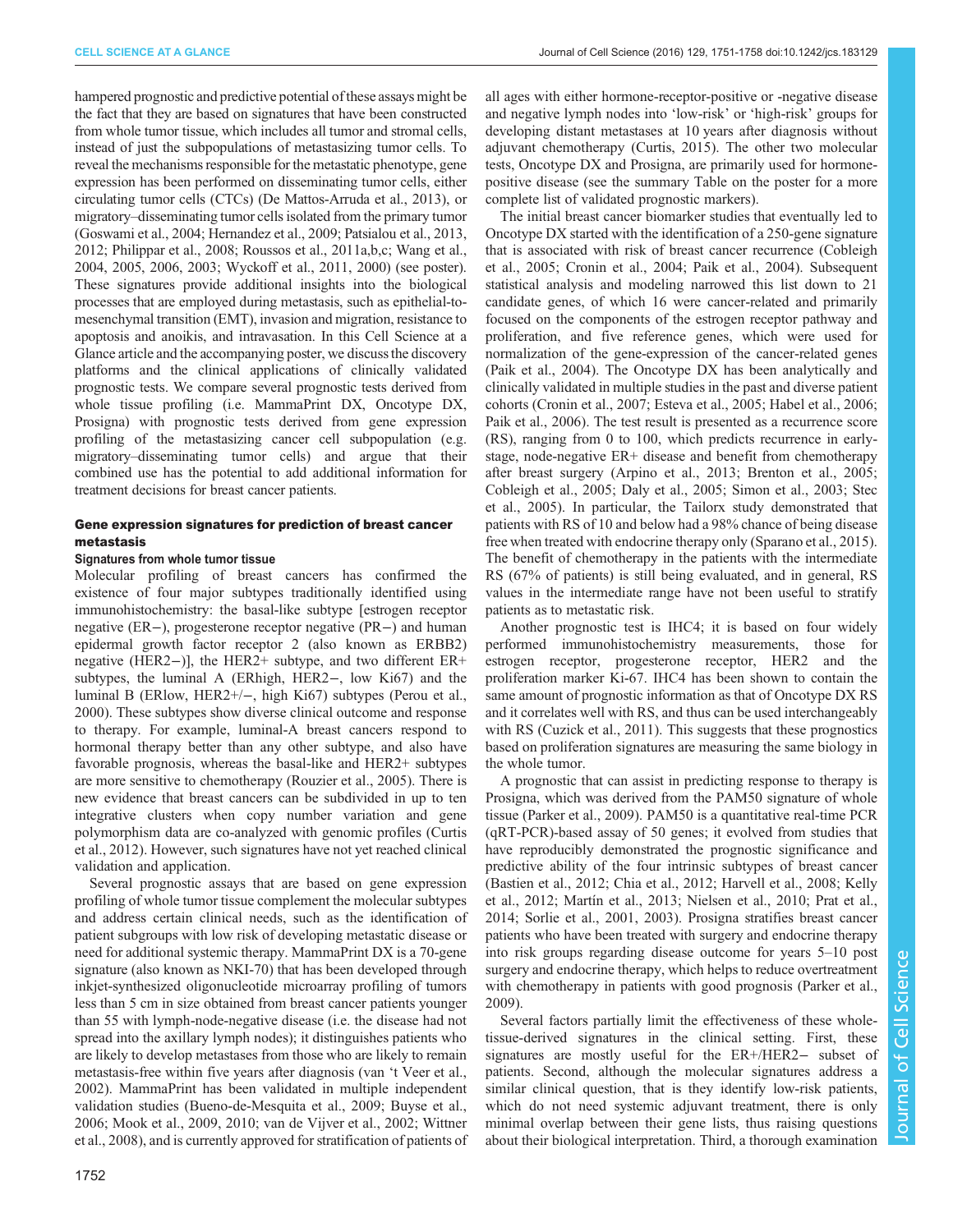of the individual genes incorporated in MammaPrint-DX, Prosigna and IHC4 and Oncotype-DX tests reveals that they are dominated by those of the estrogen receptor, progesterone receptor and proliferation pathways, with only a few exceptions for genes that might be involved in metastasis, such as matrix metalloproteinase-11 (MMP11) and cathepsin-L2 (CTSL2, also known as CTSV). Finally, these signatures mostly refer to genes that are involved in tumorigenic pathways of cancer cells with little or no regard to the tumor microenvironment, which is known to dictate tumor cell dissemination, metastasis, survival and drug resistance [\(Hanahan and Weinberg, 2011\)](#page-5-0).

### Molecular profiling of circulating tumor cells

An alternative approach to address the metastatic potential of tumors is expression profiling of circulating tumor cells (CTCs). CTCs might be more representative of disease progression and resistance to treatment than random cells taken from the primary tumor [\(Bidard](#page-5-0) [et al., 2014;](#page-5-0) [Lianidou et al., 2012; Pantel and Alix-Panabieres,](#page-6-0) [2013](#page-6-0)). Early attempts to molecularly characterize CTCs in breast cancer patients yielded poor results, primarily because of the small number of CTCs collected and the inevitable contamination by circulating leukocytes. As such, those studies mostly pursued only small numbers of gene candidates that were already known to be involved in breast cancer progression, metastasis and therapeutic resistance, rather than global transcriptional profiles ([Aktas et al.,](#page-5-0) [2011; Bolke et al., 2009; Gervasoni et al., 2008](#page-5-0); [Gradilone et al.,](#page-5-0) [2011;](#page-5-0) [Theodoropoulos et al., 2010\)](#page-7-0). Recent technological advancements allow for immunomagnetic-bead- or microfluidicbased isolation of CTCs [\(Autebert et al., 2015](#page-5-0); [Magbanua and Park,](#page-6-0) [2013\)](#page-6-0). When coupled to high-throughput microarray or RNAsequencing technologies and unbiased bioinformatics analyses, the aforementioned obstacles are significantly surmounted [\(Curtis, 2015](#page-5-0); [Lianidou and Markou, 2012](#page-6-0); [Magbanua and Park, 2014\)](#page-6-0). Overall, these new-generation studies have allowed single-cell and bulk-cell analyses of CTCs, which efficiently capture the transcriptional heterogeneity and identify the molecular portraits of metastasizing cells ([Ascolani et al., 2015; Cassatella et al., 2012](#page-5-0); [De Mattos-Arruda](#page-5-0) [et al., 2013](#page-5-0); [Fina et al., 2015](#page-5-0); [Lang et al., 2015](#page-6-0); [Lianidou et al., 2012](#page-6-0); [Polzer et al., 2014](#page-6-0); [Powell et al., 2012](#page-6-0)). For example, one study has demonstrated that CTCs express various biomarkers and mediators of EMT [\(Yu et al., 2013\)](#page-7-0), a phenotypic change crucial for the completion of the metastatic cascade [\(Bill and Christofori, 2015](#page-5-0); [Hanahan and Weinberg, 2011;](#page-5-0) [Kalluri, 2009; Kalluri and Weinberg,](#page-6-0) [2009; Radaelli et al., 2009](#page-6-0)). However, only certain fractions of CTCs represent clones that are capable of colonizing distant metastatic sites, and in addition, there are reported discordances between the profile of the primary tumor and CTCs, e.g. with regard to their epidermal growth factor receptor 2 (EGFR2) status. Strikingly, CTC incidence might be observed in the peripheral blood of breast cancer patients, even after removal of the primary tumor, posing additional layers of complexity with regard to the specific origin of these cells and their relationship to dissemination from the primary tumor [\(Baccelli et al., 2013; Bidard et al., 2014; Curtis, 2015](#page-5-0); [Lang et al.,](#page-6-0) [2015; Lianidou et al., 2012; Magbanua and Park, 2014](#page-6-0); [Pukazhendhi](#page-6-0) [and Glück, 2014](#page-6-0)). As such, molecular signatures derived from CTCs should always be interpreted with caution.

#### Molecular profiling of metastatic breast cancer cell subpopulations

A recent study has demonstrated an in-depth expression profile of breast cancer stem cells using a mass-spectrometry-based proteomic approach in an in vitro model of forced EMT induction ([Lu et al.,](#page-6-0) [2014](#page-6-0)). The authors identified and validated new markers of breast

cancer stem cells, including the membrane glycoprotein Thy1 (also known as CD90), which was associated with recruitment of tumorassociated macrophages; specifically Thy1 contributed to the construction of a cancer stem cell niche and enhanced tumor induction and progression in patient-derived xenografts [\(Lu et al.,](#page-6-0) [2014\)](#page-6-0). In another study, by using fluorescence-activated cell sorting-based assays and gene-expression profiling at the singlecell level, Lawson et al. demonstrated that metastatic cells retained a distinct gene expression signature that is composed of stem cell-, EMT-, pro-survival- and dormancy-associated genes ([Lawson et al.,](#page-6-0) [2015\)](#page-6-0). Overall, many biologically relevant stem-like expression signatures have been reported ([Borcherding et al., 2015](#page-5-0); [Feng et al.,](#page-5-0) [2014\)](#page-5-0), but, to our knowledge, no definite clinical validation or metaanalysis studies have been performed to provide robust molecular profiles of breast cancer stem cells. Thus, the extent to which breast cancer stem cell incidence and/or function holds important prognostic and therapeutic information remains to be elucidated [\(Ali et al., 2011](#page-5-0); [Rakha et al., 2009; Shipitsin et al., 2007\)](#page-6-0).

An alternative approach of capturing metastasizing tumor cells in living tumors has been previously established in studies using an in vivo invasion assay. By this approach, migrating cells are collected from the primary tumor site using chemoattractants [e.g. epidermal growth factor (EGF), hepatocyte growth factor (HGF), insulin-like growth factor-1 (IGF1) or colony-stimulating factor-1 (CSF-1)], which are involved in the migration and dissemination steps of metastasis [\(Hernandez et al., 2009](#page-5-0); [Roussos et al., 2011b](#page-6-0); [Wang et al., 2005, 2003; Wyckoff et al., 2011](#page-7-0), [2000\)](#page-7-0). Using this methodology, migratory–disseminating cancer cells were collected from mouse mammary cancer models and patient-derived xenografts, and subjected to comparative expression profiling with whole tumor tissue. The resulting profiles were specific to breast cancer cell invasion and dissemination and defined rodent and human invasion signatures ([Goswami et al., 2009, 2004](#page-5-0); [Patsialou et al., 2013](#page-6-0); [Patsialou et al., 2012](#page-6-0); [Roussos et al., 2011b](#page-6-0); [Wang et al., 2007](#page-7-0), [2004\)](#page-7-0). These invasion signatures are enriched in genes that regulate embryonic and tissue development, EMT, cellular movement, DNA replication and repair, apoptosis-evasion and resistance to treatment [\(Goswami et al., 2004;](#page-5-0) [Patsialou et al.,](#page-6-0) [2013, 2012](#page-6-0); [Wang et al., 2003](#page-7-0); [Wyckoff et al., 2011](#page-7-0), [2000\)](#page-7-0). Notably, the disseminating cancer cell subpopulation that gave rise to this signature was more resistant to conventional chemotherapies, such as doxorubicin, etoposide and cisplatin, when compared to the bulk tumor population [\(Goswami et al., 2004](#page-5-0)). In the discussion below, we focus on the clinically relevant, human invasion signature (HIS) [\(Patsialou et al., 2013](#page-6-0), [2012](#page-6-0)) and the HIS-derived clinically validated prognostic markers TMEM and Mena<sup>Calc</sup>.

# HIS describes migration and dissemination pathways critical for breast cancer metastasis

The HIS contains 445 transcripts that are significantly altered in the migratory tumor cells, of which 185 are annotated genes with known protein products ([Patsialou et al., 2013, 2012\)](#page-6-0). Gene transcripts altered in the HIS are ranked according to functional categories, which provides valuable clues for the molecular events that precede tumor cell intravasation and hematogenous dissemination, and allows insight into a detailed biological context that supports tumor cell invasion and dissemination. Interestingly, in contrast to MammaPrint-DX, Oncotype-DX and Prosigna that do not provide such insight, selected genes from HIS are functionally required for in vivo invasion and hematogenous dissemination. Moreover, prominent dissemination/metastasisassociated pathways, including transforming-growth factor β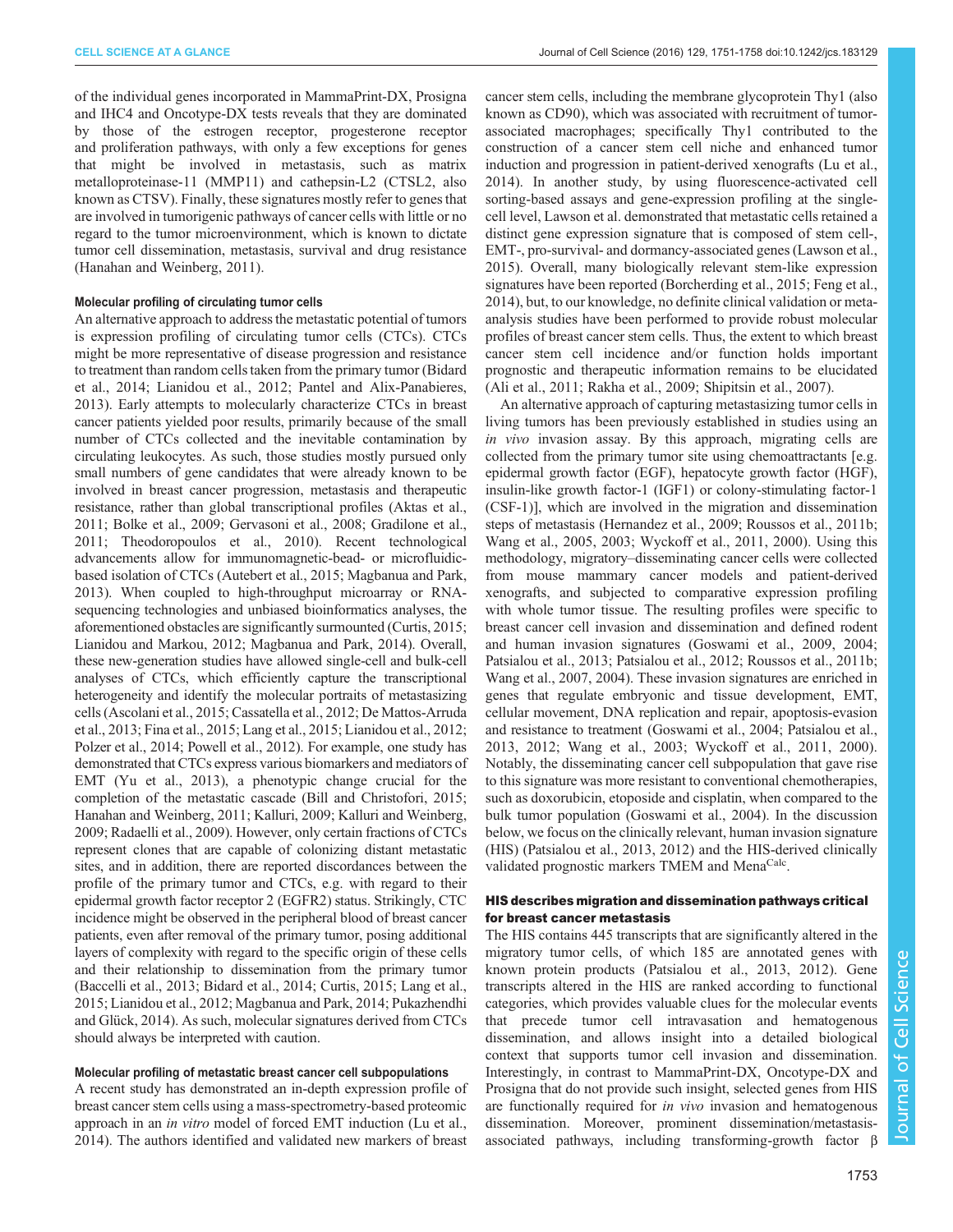<span id="page-3-0"></span>(TGF-β) and HGF were found to serve as molecular hubs in the identified overrepresented pathways [\(Patsialou et al., 2013](#page-6-0), [2012\)](#page-6-0), further confirming that this approach provides mechanistic insights underlying breast cancer dissemination and metastasis.

One of the prominently upregulated dissemination pathways in HIS is the mammalian-enabled (Mena, also known as ENAH)– cofilin pathway that regulates actin polymerization during chemotaxis and invasion of tumor cells ([Bravo-Cordero et al.,](#page-5-0) [2013](#page-5-0); [Philippar et al., 2008; Roussos et al., 2011b](#page-6-0)). Computational systems analysis of multiphoton microscope imaging datasets taken from large tumor volumes has been used to categorize the migration phenotypes of tumor cells in mammary tumors in vivo ([Gligorijevic](#page-5-0) [et al., 2014\)](#page-5-0). High-resolution analysis of these categories indicates that the locomotion category, characterized by the streaming migration phenotype, and the invasion category, characterized by invadopodium-containing tumor cells near blood vessels and their

Box 1. Comparing prognostic scores based on proliferation and dissemination, and the potential value of combined marker analysis for patients.



In this example, 64 randomly selected  $ER<sup>+</sup>$  patient tissues obtained between 2008 and 2011 were evaluated for both Oncotype DX RS and TMEM score, and these scores were plotted on the y- and x-axes of the chart, respectively, along with their prognostic cut points identifying low-, medium- and high-risk patients (see accompanying chart). The  $R^2$  value for this plot is 0.11, showing that there is no correlation between TMEM density and RS, consistent with previous studies [\(Rohan et al., 2014](#page-6-0)). In other words, these two tests address different biological properties of the tumor, which might provide more accurate patient stratification and clinical decision making when used in combination. Additionally, in the accompanying chart, a subgroup of patients with a high Oncotype DX RS has a low TMEM score (shaded area # 2) and might have a good prognosis for dissemination, and thus less-toxic therapy could be administered. By contrast, a subgroup of patients with a low Oncotype DX RS and a high TMEM score (shaded area #1) were classified into the low-risk group based on the Oncotype DX RS alone but are at high risk for disseminated disease based on the high TMEM score. The latter would potentially benefit from more aggressive therapy. An example of the latter scenario is a 55-year-old patient (circled on the chart) with ER+ and HER2− invasive ductal carcinoma, with negative axillary lymph nodes, with an Onoctype DX score of 8 (low) and TMEM score of 81 (high) who was treated with endocrine therapy only and developed lung metastases 7 years after the primary diagnosis. This patient might have benefited from more aggressive therapy had the TMEM score been known and taken into consideration in treatment design at the time of diagnosis.

associated intravasation, together contribute to tumor cell dissemination ([Gligorijevic et al., 2014; Harney et al., 2015](#page-5-0)). Of significance, the Mena–cofilin pathway of the HIS contains the actin-binding proteins and their regulatory molecules (blue and lilac highlighted pathways in the HIS motility pathway poster panel) that define the locomotory (blue) and invasive (lilac) phenotypes of tumor cells in mammary tumors in vivo.

Mena is an actin-binding protein that is involved in the regulation of cofilin-stimulated actin polymerization, the key cofilin activity that determines chemotactic direction and invasion ([Gertler and](#page-5-0) [Condeelis, 2011;](#page-5-0) [Philippar et al., 2008; Roussos et al., 2011a](#page-6-0),[b](#page-6-0),[c\)](#page-6-0) (see poster). Subsequent investigation of the HIS gene expression pathways has revealed that differentially spliced Mena isoforms, including Mena<sup>INV</sup>, are upregulated, whereas the invasionsuppressing Mena11a isoform is downregulated in the migratory– disseminating tumor cell subpopulation ([Goswami et al., 2009](#page-5-0); [Patsialou et al., 2013, 2012](#page-6-0); [Roussos et al., 2011a,b,c;](#page-6-0) [Wang et al.,](#page-7-0) [2004](#page-7-0)). This isoform-splicing pattern of Mena (Mena<sup>INV-high</sup> and Mena11a<sup>low</sup>) is functionally crucial for tumor cell invasion and migration during the metastatic cascade. In particular, it is required for directional cell migration *in vivo*, called streaming, towards chemotactic factors such as EGF and HGF, matrix degradation and transendothelial migration, as well as development of distant metastases ([Patsialou et al., 2013](#page-6-0), [2012](#page-6-0); [Patsialou and Condeelis,](#page-6-0) [2014](#page-6-0); [Philippar et al., 2008](#page-6-0); [Roussos et al., 2011a,c](#page-6-0)). In addition, Mena<sup>INV</sup> dramatically increases the sensitivity of receptor tyrosine kinases to their ligands EGF, IGF1 and HGF to increase cell protrusion and locomotion [\(Hughes et al., 2015b; Roussos et al., 2011a\)](#page-6-0).

Identification and thorough examination of the HIS has led to development of clinically validated prognostic markers of metastasis, called Mena<sup>Calc</sup> and 'tumor microenvironment of metastasis' (TMEM; microanatomical structures that regulate transendothelial migration of breast tumor cells in primary tumors and possibly in secondary sites). Mena<sup>Calc</sup> is a measure of the isoform expression pattern of Mena<sup>INV-high</sup> and Mena11a<sup>low</sup>, and is commonly measured in formalin-fixed paraffin-embedded tissue as the subtraction of the immunofluorescence intensity of anti-metastatic-Mena11a antibody staining from total anti-Mena antibody staining (i.e. Mena<sup>Calc</sup>=PanMena – Mena11a), thus indirectly reflecting the expression of the invasive Mena isoforms. Mena<sup>Calc</sup> is predictive of metastatic relapse and survival in breast cancer patients ([Agarwal et al., 2012; Forse et al., 2015](#page-5-0)). The relative expression of Mena<sup>INV</sup> to Mena 11a is directly related to TMEM assembly because tumor cells that both assemble and use TMEM for dissemination require the expression pattern MenaINV-high and Mena11a<sup>low</sup> ([Pignatelli et al., 2014](#page-6-0)) (see poster).

TMEM sites are the sites of intravasation in polyoma middle T oncoprotein (PyMT)-induced mouse mammary tumors and patientderived xenograft (PDX) mammary tumors, and are therefore necessary for the dissemination step of the metastatic process [\(Harney et al., 2015\)](#page-5-0). The number of TMEM sites (TMEM score) in ER+ breast tumor tissue is predictive of an increased risk of distant metastasis. TMEM score is more strongly associated with risk of distant breast cancer metastasis than the IHC4 score and, by extension, Oncotype DX recurrence score [\(Rohan et al., 2014\)](#page-6-0). In addition, a TMEM composite score is defined by combining the TMEM score with standard clinical variables including tumor grade, lymph node status, age, size and diagnosis year [\(Rohan et al.,](#page-6-0) [2014\)](#page-6-0). The 'AUC' curves [i.e. the area under the receiver operating characteristic (ROC) curve, which is the true positive rate versus false positive rate] for the TMEM composite score yield a value of 0.78 compared to those for MammaPrint (0.68), Oncotype DX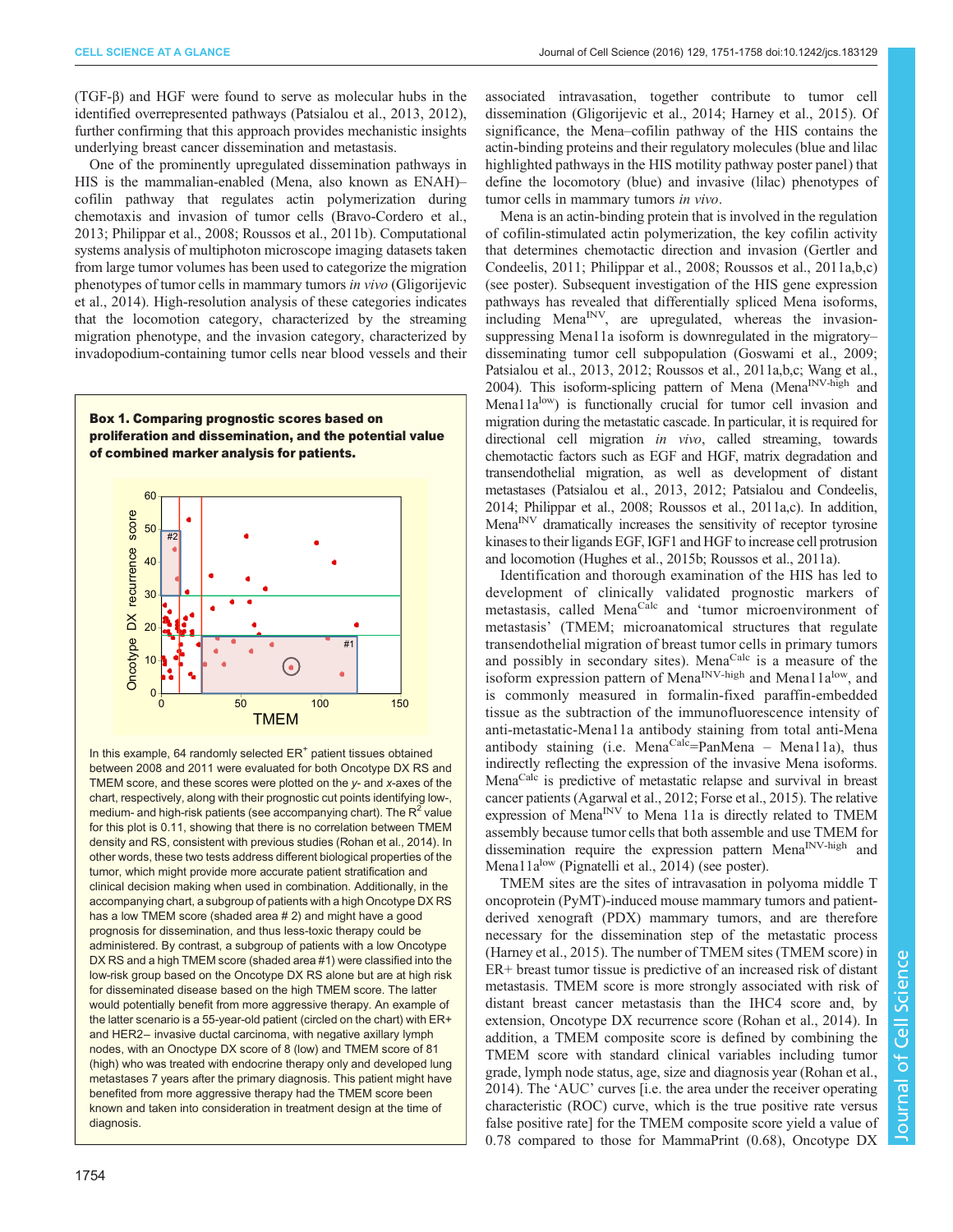$(0.69)$  and IHC4  $(0.64)$ . These AUC values, where 0.8 is good, 0.7 is fair and 0.6 is poor discrimination [\(Metz, 1978\)](#page-6-0), indicate that TMEM composite is better at predicting metastasis than these other prognostics ([Rohan et al., 2014\)](#page-6-0).

TMEM sites are composed of one Tie2high, VEGFhigh and MRC1<sup>+</sup> perivascular macrophage, which is in physical contact with a Menaoverexpressing cancer cell, as well as an underlying endothelial cell (see poster) ([Harney et al., 2015](#page-5-0); [Oktay and Jones, 2015; Pignatelli](#page-6-0) [et al., 2014](#page-6-0); [Robinson et al., 2009](#page-6-0); [Rohan et al., 2014; Roussos et al.,](#page-6-0) [2011c;](#page-6-0) [Wyckoff et al., 2007\)](#page-7-0). Previous reports on cancer angiogenesis and vasculogenesis have collectively demonstrated that newly constructed endothelia are composed of myeloid precursors expressing the receptor tyrosine kinase Tie2 (also known as TEK) [\(Riabov et al., 2014;](#page-6-0) [Squadrito and De Palma, 2011](#page-7-0)), and, more recently, the mannose-receptor c-type 1 (MRC1) ([Hughes et al.,](#page-5-0) [2015a\)](#page-5-0). Despite the fact that Tie2 expression has been primarily associated with endothelial precursors, it has also been linked to specific bone-marrow-derived monocyte lineages; these transdifferentiate into non-inflammatory, blood-vessel-resident macrophages that are committed to mediate proangiogenic programs and tissue remodeling, which are both frequently phenocopied by tumors [\(Forget et al., 2014](#page-5-0); [Pucci et al., 2009;](#page-6-0) [Venneri et al., 2007](#page-7-0)).

TMEM sites enforce transient and localized blood vessel permeability through the disruption of homotypic cell–cell adhesions in the underlying endothelium ([Harney et al., 2015\)](#page-5-0). The detailed mechanism of TMEM function and the involvement of Mena isoforms in intravasation at TMEM sites have been described [\(Harney et al., 2015](#page-5-0); [Pignatelli et al., 2014; Roh-Johnson et al.,](#page-6-0) [2014](#page-6-0)) and it has been shown that activation of the Tie2 signaling pathway in the perivascular macrophage stimulates the release of macrophage vascular endothelial growth factor (VEGF). VEGF in turn, promotes reversible local loss of endothelial adherens junctions at TMEM sites [\(Harney et al., 2015](#page-5-0)). The TMEM macrophage also initiates Mena-dependent invadopodium assembly in the TMEM tumor cell, with which it is in direct contact, thereby completing a required invasive step for transendothelial migration at TMEM sites ([Pignatelli et al., 2014](#page-6-0); [Roh-Johnson et al., 2014\)](#page-6-0). The resulting reversible, local permeability of the endothelium is visualized in real time by multiphoton microscopy as a dramatic release of luminal blood vessel components into the subluminal space (termed 'bursting'). During bursting, lines of migrating cancer cells (called streaming cells; [Roussos et al., 2011b\)](#page-6-0) with the Mena<sup>INV-high</sup> and Mena11a<sup>low</sup> splicing pattern intravasate [\(Harney et al., 2015;](#page-5-0) [Pignatelli et al.,](#page-6-0) [2014](#page-6-0); [Roussos et al., 2011b\)](#page-6-0). This finding directly links migration to dissemination (see poster). Indeed, conditional ablation of macrophages, disruption of Tie2 or VEGF-signaling, or inhibition of Mena<sup>INV</sup>-dependent invadopodium assembly dramatically inhibits TMEM assembly and function, and, consequently, tumor cell intravasation ([Harney et al., 2015](#page-5-0); [Pignatelli et al., 2014\)](#page-6-0).

Although the HIS contains additional prognostic markers that are currently being explored [\(Weitsman et al., 2014](#page-7-0)), the few that have already been investigated have provided an in-depth understanding of the process of tumor cell intravasation and dissemination, and more importantly have resulted in the development of clinically useful predictive markers of metastasis called TMEM and Mena<sup>Calc</sup>.

#### Clinical applications and future perspectives

Prognostic signatures derived from the study of whole tumor tissues, such as Oncotype DX, and its related test IHC4, are dominated by proliferation pathways ([Paik et al., 2006\)](#page-6-0), whereas signatures obtained from disseminating and metastatic tumor cell subpopulations (e.g. the HIS) are associated with cancerprogression-specific pathways, including invasion, EMT, metastasis ([Patsialou et al., 2012](#page-6-0)), as well as TMEM assembly, intravasation and dissemination [\(Harney et al., 2015;](#page-5-0) [Robinson](#page-6-0) [et al., 2009; Rohan et al., 2014](#page-6-0)). The fact that most whole-tumor tissue gene-expression profiles are dominated by proliferation markers has been recently criticized, suggesting that such signatures might lose prognostic value regarding breast cancer outcome if tumors are statistically adjusted for the prevalence of proliferationassociated genes by the reference dataset [\(Venet et al., 2011\)](#page-7-0). That is to say, any random gene set will contain a high proportion of proliferation-associated genes given that these genes are so prevalent, and have prognostic value similar to the whole-tumor tissue gene-expression profiles. However, proliferation is indeed a rate-limiting step of distant colonization ([Falato et al., 2014;](#page-5-0) [Nielsen](#page-6-0) [et al., 2010;](#page-6-0) [Wishart et al., 2014](#page-7-0); [Zurrida et al., 2013\)](#page-7-0) and thus particularly important for assessment of breast cancer prognosis if combined with additional information. For these reasons, we speculate that prognostic score based on proliferation signature combined with a prognostic score derived from a signature of dissemination could provide complementary and more personalized prognostic and predictive information for breast cancer patients. An example of this is the possible combination of Oncotype Dx or IHC4, two correlated proliferation prognostics ([Cuzick et al., 2011\)](#page-5-0), with the TMEM prognostic marker, which provides independent prognostic information from IHC4 [\(Rohan et al., 2014](#page-6-0)). How a combined marker analysis of patients might be used to derive additional information about patient risk and treatment options is illustrated in the text box and accompanying chart (see [Box 1\)](#page-3-0).

In the future, patients whose disease shows a high risk of dissemination (i.e. a high TMEM score) would need to be monitored very closely after the removal of the primary tumor. Although they might not have clinically detectable metastases at the time of initial treatment, elevated markers of dissemination (either TMEM or Mena<sup>Calc</sup>) would indicate that these patients already have cancer cells in distant organs which in time might lead to growth of metastatic tumors. These patients would be candidates for further treatment with drugs to suppress the growth of, and destroy dormant disseminated tumor cells.

In summary, future efforts should encompass further clinical validation of the use of combined signatures in larger patient cohorts. As noted in the Tailorx trial ([Sparano et al., 2015\)](#page-7-0), up to 67% of breast cancer patients have a disease with an intermediate Oncotype DX RS, which cannot be stratified as to the risk of recurrence by RS alone and would benefit from additional tests that measure different aspects of tumor biology, such as dissemination.

# Competing interests

J.G.J. and S.G. have ownership interest (including patents) in MetaStat and J.G.J. is a consultant and advisory board member for the same. J.S.C. has ownership interest (including patents) in MetaStat and is a consultant and advisory board member for Deciphera Pharmaceuticals and MetaStat. No potential conflicts of interest are disclosed by the other authors.

# Funding

This article was supported by a National Cancer Institute provocative question grant [grant number 1R01 CA170507-01]; the National Institutes of Health [grant numbers CA100324, CA163131, CA164468], the Integrated Imaging Program; and the Gruss Lipper Biophotonics Center. Deposited in PMC for release after 12 months.

#### Cell science at a glance

A high-resolution version of the poster is available for downloading at [http://jcs.](http://jcs.biologists.org/lookup/suppl/doi:10.1242/jcs.183129/-/DC1) [biologists.org/lookup/suppl/doi:10.1242/jcs.183129/-/DC1.](http://jcs.biologists.org/lookup/suppl/doi:10.1242/jcs.183129/-/DC1) Individual poster panels are available as JPEG files at [http://jcs.biologists.org/lookup/suppl/doi:10.1242/jcs.](http://jcs.biologists.org/lookup/suppl/doi:10.1242/jcs.183129/-/DC2) [183129/-/DC2](http://jcs.biologists.org/lookup/suppl/doi:10.1242/jcs.183129/-/DC2).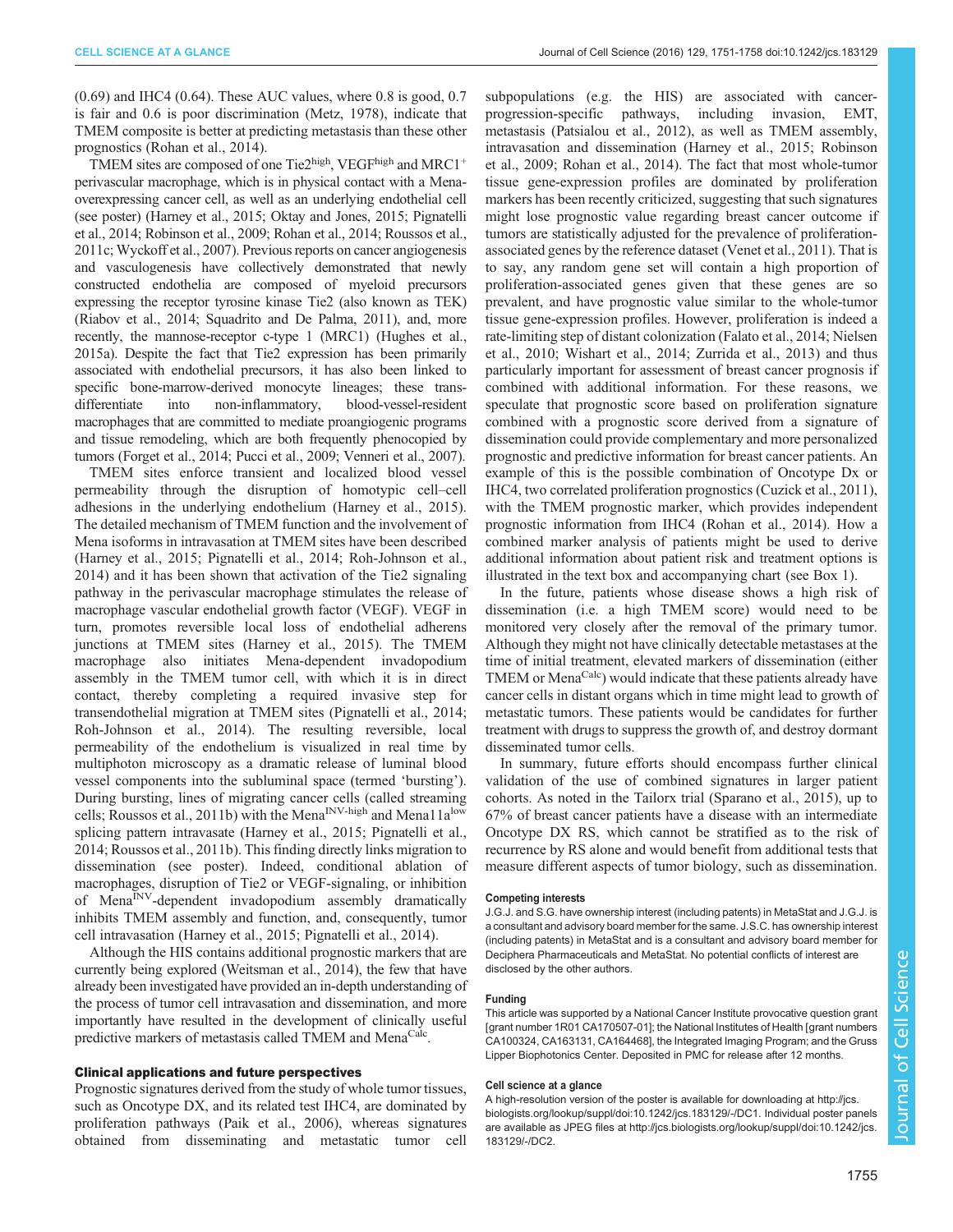#### <span id="page-5-0"></span>References

- [Agarwal, S., Gertler, F. B., Balsamo, M., Condeelis, J. S., Camp, R. L., Xue, X.,](http://dx.doi.org/10.1186/bcr3318) [Lin, J., Rohan, T. E. and Rimm, D. L.](http://dx.doi.org/10.1186/bcr3318) (2012). Quantitative assessment of [invasive mena isoforms \(Menacalc\) as an independent prognostic marker in](http://dx.doi.org/10.1186/bcr3318) breast cancer. [Breast Cancer Res.](http://dx.doi.org/10.1186/bcr3318) 14, R124.
- Aktas, B., Mü[ller, V., Tewes, M., Zeitz, J., Kasimir-Bauer, S., Loehberg, C. R.,](http://dx.doi.org/10.1016/j.ygyno.2011.04.039) [Rack, B., Schneeweiss, A. and Fehm, T.](http://dx.doi.org/10.1016/j.ygyno.2011.04.039) (2011). Comparison of estrogen and [progesterone receptor status of circulating tumor cells and the primary tumor in](http://dx.doi.org/10.1016/j.ygyno.2011.04.039) [metastatic breast cancer patients.](http://dx.doi.org/10.1016/j.ygyno.2011.04.039) Gynecol. Oncol. 122, 356-360.
- [Ali, H. R., Dawson, S.-J., Blows, F. M., Provenzano, E., Pharoah, P. D. and](http://dx.doi.org/10.1186/bcr3061) Caldas, C. [\(2011\). Cancer stem cell markers in breast cancer: pathological,](http://dx.doi.org/10.1186/bcr3061) [clinical and prognostic significance.](http://dx.doi.org/10.1186/bcr3061) Breast Cancer Res. 13, R118.
- [Arpino, G., Generali, D., Sapino, A., Del Matro, L., Frassoldati, A., de Laurentis,](http://dx.doi.org/10.1016/j.breast.2013.01.016) [M., Pronzato, P., Mustacchi, G., Cazzaniga, M., De Placido, S. et al.](http://dx.doi.org/10.1016/j.breast.2013.01.016) (2013). [Gene expression profiling in breast cancer: a clinical perspective.](http://dx.doi.org/10.1016/j.breast.2013.01.016) Breast 22, [109-120.](http://dx.doi.org/10.1016/j.breast.2013.01.016)
- Ascolani, G., Occhipinti, A. and Liò, P. [\(2015\). Modelling circulating tumour cells](http://dx.doi.org/10.1371/journal.pcbi.1004199) [for personalised survival prediction in metastatic breast cancer.](http://dx.doi.org/10.1371/journal.pcbi.1004199) PLoS Comput. Biol. 11[, e1004199.](http://dx.doi.org/10.1371/journal.pcbi.1004199)
- [Autebert, J., Coudert, B., Champ, J., Saias, L., Guneri, E. T., Lebofsky, R.,](http://dx.doi.org/10.1039/C5LC00104H) [Bidard, F.-C., Pierga, J.-Y., Farace, F., Descroix, S. et al.](http://dx.doi.org/10.1039/C5LC00104H) (2015). High purity [microfluidic sorting and analysis of circulating tumor cells: towards routine](http://dx.doi.org/10.1039/C5LC00104H) [mutation detection.](http://dx.doi.org/10.1039/C5LC00104H) Lab. Chip. 15, 2090-2101.
- [Baccelli, I., Schneeweiss, A., Riethdorf, S., Stenzinger, A., Schillert, A., Vogel,](http://dx.doi.org/10.1038/nbt.2576) V., Klein, C., Saini, M., Bä[uerle, T., Wallwiener, M. et al.](http://dx.doi.org/10.1038/nbt.2576) (2013). Identification of [a population of blood circulating tumor cells from breast cancer patients that](http://dx.doi.org/10.1038/nbt.2576) [initiates metastasis in a xenograft assay.](http://dx.doi.org/10.1038/nbt.2576) Nat. Biotechnol. 31, 539-544.
- Bastien, R. R. L., Rodríguez-Lescure, A., Ebbert, M. T. W., Prat, A., Munárriz, B., [Rowe, L., Miller, P., Ruiz-Borrego, M., Anderson, D., Lyons, B. et al.](http://dx.doi.org/10.1186/1755-8794-5-44) (2012). [PAM50 breast cancer subtyping by RT-qPCR and concordance with standard](http://dx.doi.org/10.1186/1755-8794-5-44) [clinical molecular markers.](http://dx.doi.org/10.1186/1755-8794-5-44) BMC Med. Genomics 5, 44.
- Bidard, F.-C., Peeters, D. J., Fehm, T., Nolé, F., Gisbert-Criado, R., Mavroudis, [D., Grisanti, S., Generali, D., Garcia-Saenz, J. A., Stebbing, J. et al.](http://dx.doi.org/10.1016/S1470-2045(14)70069-5) (2014). [Clinical validity of circulating tumour cells in patients with metastatic breast cancer:](http://dx.doi.org/10.1016/S1470-2045(14)70069-5) [a pooled analysis of individual patient data.](http://dx.doi.org/10.1016/S1470-2045(14)70069-5) Lancet Oncol. 15, 406-414.
- Bill, R. and Christofori, G. [\(2015\). The relevance of EMT in breast cancer](http://dx.doi.org/10.1016/j.febslet.2015.05.002) [metastasis: Correlation or causality?](http://dx.doi.org/10.1016/j.febslet.2015.05.002) FEBS Lett. 589, 1577-1587.
- Bolke, E., Orth, K., Gerber, P. A., Lammering, G., Mota, R., Peiper, M., Matuschek, C., Budach, W., Rusnak, E., Shaikh, S. et al. (2009). Gene expression of circulating tumour cells in breast cancer patients. Eur. J. Med. Res. 14, 426-432.
- [Borcherding, N., Bormann, N., Kusner, D., Kolb, R. and Zhang, W.](http://dx.doi.org/10.1016/j.gdata.2015.04.008) (2015). [Transcriptome analysis of basal and luminal tumor-initiating cells in ErbB2-driven](http://dx.doi.org/10.1016/j.gdata.2015.04.008) breast cancer. [Genomics Data](http://dx.doi.org/10.1016/j.gdata.2015.04.008) 4, 119-122.
- [Bravo-Cordero, J. J., Magalhaes, M. A. O., Eddy, R. J., Hodgson, L. and](http://dx.doi.org/10.1038/nrm3609) Condeelis, J. [\(2013\). Functions of cofilin in cell locomotion and invasion.](http://dx.doi.org/10.1038/nrm3609) Nat. [Rev. Mol. Cell Biol.](http://dx.doi.org/10.1038/nrm3609) 14, 405-417.
- [Brenton, J. D., Carey, L. A., Ahmed, A. A. and Caldas, C.](http://dx.doi.org/10.1200/JCO.2005.03.3845) (2005). Molecular [classification and molecular forecasting of breast cancer: ready for clinical](http://dx.doi.org/10.1200/JCO.2005.03.3845) application? [J. Clin. Oncol.](http://dx.doi.org/10.1200/JCO.2005.03.3845) 23, 7350-7360.
- [Bueno-de-Mesquita, J. M., Linn, S. C., Keijzer, R., Wesseling, J., Nuyten,](http://dx.doi.org/10.1007/s10549-008-0191-2) [D. S. A., van Krimpen, C., Meijers, C., de Graaf, P. W., Bos, M. M. E., Hart,](http://dx.doi.org/10.1007/s10549-008-0191-2) A. A. M. et al. [\(2009\). Validation of 70-gene prognosis signature in node-negative](http://dx.doi.org/10.1007/s10549-008-0191-2) breast cancer. [Breast Cancer Res. Treat.](http://dx.doi.org/10.1007/s10549-008-0191-2) 117, 483-495.
- Buyse, M., Loi, S., van'[t Veer, L., Viale, G., Delorenzi, M., Glas, A. M.,](http://dx.doi.org/10.1093/jnci/djj329) d'[Assignies, M. S., Bergh, J., Lidereau, R., Ellis, P. et al.](http://dx.doi.org/10.1093/jnci/djj329) (2006). Validation and [clinical utility of a 70-gene prognostic signature for women with node-negative](http://dx.doi.org/10.1093/jnci/djj329) breast cancer. [J. Natl. Cancer Inst.](http://dx.doi.org/10.1093/jnci/djj329) 98, 1183-1192.
- [Cassatella, M. C., Zorzino, L. and Sandri, M. T.](http://dx.doi.org/10.2217/fon.12.119) (2012). Single circulating tumor cell [profiling: a new perspective for targeted therapy?](http://dx.doi.org/10.2217/fon.12.119) Future Oncol. 8, 1253-1256.
- [Chia, S. K., Bramwell, V. H., Tu, D., Shepherd, L. E., Jiang, S., Vickery, T.,](http://dx.doi.org/10.1158/1078-0432.CCR-12-0286) [Mardis, E., Leung, S., Ung, K., Pritchard, K. I. et al.](http://dx.doi.org/10.1158/1078-0432.CCR-12-0286) (2012). A 50-gene intrinsic [subtype classifier for prognosis and prediction of benefit from adjuvant tamoxifen.](http://dx.doi.org/10.1158/1078-0432.CCR-12-0286) [Clin. Cancer Res.](http://dx.doi.org/10.1158/1078-0432.CCR-12-0286) 18, 4465-4472.
- [Cobleigh, M. A., Tabesh, B., Bitterman, P., Baker, J., Cronin, M., Liu, M.-L.,](http://dx.doi.org/10.1158/1078-0432.CCR-05-0735) [Borchik, R., Mosquera, J.-M., Walker, M. G. and Shak, S.](http://dx.doi.org/10.1158/1078-0432.CCR-05-0735) (2005). Tumor gene [expression and prognosis in breast cancer patients with 10 or more positive lymph](http://dx.doi.org/10.1158/1078-0432.CCR-05-0735) nodes. [Clin. Cancer Res.](http://dx.doi.org/10.1158/1078-0432.CCR-05-0735) 11, 8623-8631.
- [Cronin, M., Pho, M., Dutta, D., Stephans, J. C., Shak, S., Kiefer, M. C., Esteban,](http://dx.doi.org/10.1016/S0002-9440(10)63093-3) J. M. and Baker, J. B. [\(2004\). Measurement of gene expression in archival](http://dx.doi.org/10.1016/S0002-9440(10)63093-3) [paraffin-embedded tissues: development and performance of a 92-gene reverse](http://dx.doi.org/10.1016/S0002-9440(10)63093-3) [transcriptase-polymerase chain reaction assay.](http://dx.doi.org/10.1016/S0002-9440(10)63093-3) Am. J. Pathol. 164, 35-42.
- [Cronin, M., Sangli, C., Liu, M.-L., Pho, M., Dutta, D., Nguyen, A., Jeong, J., Wu,](http://dx.doi.org/10.1373/clinchem.2006.076497) J., Langone, K. C. and Watson, D. [\(2007\). Analytical validation of the Oncotype](http://dx.doi.org/10.1373/clinchem.2006.076497) [DX genomic diagnostic test for recurrence prognosis and therapeutic response](http://dx.doi.org/10.1373/clinchem.2006.076497) [prediction in node-negative, estrogen receptor-positive breast cancer.](http://dx.doi.org/10.1373/clinchem.2006.076497) Clin. Chem. 53[, 1084-1091.](http://dx.doi.org/10.1373/clinchem.2006.076497)
- Curtis, C. [\(2015\). Genomic profiling of breast cancers.](http://dx.doi.org/10.1097/GCO.0000000000000145) Curr. Opin. Obstet. Gynecol. 27[, 34-39.](http://dx.doi.org/10.1097/GCO.0000000000000145)
- [Curtis, C., Shah, S. P., Chin, S. F., Turashvili, G., Rueda, O. M., Dunning, M. J.,](http://dx.doi.org/10.1038/nature10983) [Speed, D., Lynch, A. G., Samarajiwa, S., Yuan, Y. et al.](http://dx.doi.org/10.1038/nature10983) (2012). The genomic [and transcriptomic architecture of 2,000 breast tumours reveals novel subgroups.](http://dx.doi.org/10.1038/nature10983) Nature 486[, 346-352.](http://dx.doi.org/10.1038/nature10983)
- [Cuzick, J., Dowsett, M., Pineda, S., Wale, C., Salter, J., Quinn, E., Zabaglo, L.,](http://dx.doi.org/10.1200/JCO.2010.31.2835) [Mallon, E., Green, A. R., Ellis, I. O. et al.](http://dx.doi.org/10.1200/JCO.2010.31.2835) (2011). Prognostic value of a combined [estrogen receptor, progesterone receptor, Ki-67, and human epidermal growth](http://dx.doi.org/10.1200/JCO.2010.31.2835) [factor receptor 2 immunohistochemical score and comparison with the Genomic](http://dx.doi.org/10.1200/JCO.2010.31.2835) [Health recurrence score in early breast cancer.](http://dx.doi.org/10.1200/JCO.2010.31.2835) J. Clin. Oncol. 29, 4273-4278.
- [Daly, T. M., Dumaual, C. M., Dotson, C. A., Farmen, M. W., Kadam, S. K. and](http://dx.doi.org/10.1016/S1525-1578(10)60570-3) Hockett, R. D. [\(2005\). Precision profiling and components of variability analysis](http://dx.doi.org/10.1016/S1525-1578(10)60570-3) [for Affymetrix microarray assays run in a clinical context.](http://dx.doi.org/10.1016/S1525-1578(10)60570-3) J. Mol. Diagn. 7, 404-412.
- [De Mattos-Arruda, L., Cortes, J., Santarpia, L., Vivancos, A., Tabernero, J.,](http://dx.doi.org/10.1038/nrclinonc.2013.80) Reis-Filho, J. S. and Seoane, J. [\(2013\). Circulating tumour cells and cell-free](http://dx.doi.org/10.1038/nrclinonc.2013.80) [DNA as tools for managing breast cancer.](http://dx.doi.org/10.1038/nrclinonc.2013.80) Nat. Rev. Clin. Oncol. 10, 377-389.
- [Esteva, F. J., Sahin, A. A., Cristofanilli, M., Coombes, K., Lee, S.-J., Baker, J.,](http://dx.doi.org/10.1158/1078-0432.CCR-04-1707) [Cronin, M., Walker, M., Watson, D., Shak, S. et al.](http://dx.doi.org/10.1158/1078-0432.CCR-04-1707) (2005). Prognostic role of a [multigene reverse transcriptase-PCR assay in patients with node-negative breast](http://dx.doi.org/10.1158/1078-0432.CCR-04-1707) [cancer not receiving adjuvant systemic therapy.](http://dx.doi.org/10.1158/1078-0432.CCR-04-1707) Clin. Cancer Res. 11, 3315-3319.
- [Evaluation of Genomic Applications in Practice and Prevention \(EGAPP\)](http://dx.doi.org/10.1097/GIM.0b013e3181928f56) Working Group [\(2009\). Recommendations from the EGAPP Working Group: can](http://dx.doi.org/10.1097/GIM.0b013e3181928f56) [tumor gene expression profiling improve outcomes in patients with breast cancer?](http://dx.doi.org/10.1097/GIM.0b013e3181928f56) [Genet. Med.](http://dx.doi.org/10.1097/GIM.0b013e3181928f56) 11, 66-73.
- [Falato, C., Lorent, J., Tani, E., Karlsson, E., Wright, P. K., Bergh, J. and](http://dx.doi.org/10.1007/s10549-014-3096-2) Foukakis, T. [\(2014\). Ki67 measured in metastatic tissue and prognosis in patients](http://dx.doi.org/10.1007/s10549-014-3096-2) [with advanced breast cancer.](http://dx.doi.org/10.1007/s10549-014-3096-2) Breast Cancer Res. Treat. 147, 407-414.
- [Feng, W., Gentles, A., Nair, R. V., Huang, M., Lin, Y., Lee, C. Y., Cai, S., Scheeren,](http://dx.doi.org/10.1002/stem.1662) F. A., Kuo, A. H. and Diehn, M. [\(2014\). Targeting unique metabolic properties of](http://dx.doi.org/10.1002/stem.1662) [breast tumor initiating cells.](http://dx.doi.org/10.1002/stem.1662) Stem Cells 32, 1734-1745.
- Fina, E., Callari, M., Reduzzi, C., D'[Aiuto, F., Mariani, G., Generali, D., Pierotti,](http://dx.doi.org/10.1373/clinchem.2014.229476) [M. A., Daidone, M. G. and Cappelletti, V.](http://dx.doi.org/10.1373/clinchem.2014.229476) (2015). Gene expression profiling of [circulating tumor cells in breast cancer.](http://dx.doi.org/10.1373/clinchem.2014.229476) Clin. Chem. 61, 278-289.
- [Forget, M. A., Voorhees, J. L., Cole, S. L., Dakhlallah, D., Patterson, I. L., Gross,](http://dx.doi.org/10.1371/journal.pone.0098623) [A. C., Moldovan, L., Mo, X., Evans, R., Marsh, C. B. et al.](http://dx.doi.org/10.1371/journal.pone.0098623) (2014). Macrophage [colony-stimulating factor augments Tie2-expressing monocyte differentiation,](http://dx.doi.org/10.1371/journal.pone.0098623) [angiogenic function, and recruitment in a mouse model of breast cancer.](http://dx.doi.org/10.1371/journal.pone.0098623) PLoS ONE 9[, e98623.](http://dx.doi.org/10.1371/journal.pone.0098623)
- [Forse, C. L., Agarwal, S., Pinnaduwage, D., Gertler, F., Condeelis, J. S., Lin, J.,](http://dx.doi.org/10.1186/s12885-015-1468-6) [Xue, X., Johung, K., Mulligan, A. M., Rohan, T. E. et al.](http://dx.doi.org/10.1186/s12885-015-1468-6) (2015). Menacalc, a [quantitative method of metastasis assessment, as a prognostic marker for axillary](http://dx.doi.org/10.1186/s12885-015-1468-6) [node-negative breast cancer.](http://dx.doi.org/10.1186/s12885-015-1468-6) BMC Cancer 15, 483.
- Gertler, F. and Condeelis, J. [\(2011\). Metastasis: tumor cells becoming MENAcing.](http://dx.doi.org/10.1016/j.tcb.2010.10.001) [Trends Cell Biol.](http://dx.doi.org/10.1016/j.tcb.2010.10.001) 21, 81-90.
- Gervasoni, A., Monasterio Muñ[oz, R. M., Wengler, G. S., Rizzi, A., Zaniboni, A.](http://dx.doi.org/10.1016/j.canlet.2008.01.003) and Parolini, O. [\(2008\). Molecular signature detection of circulating tumor cells](http://dx.doi.org/10.1016/j.canlet.2008.01.003) [using a panel of selected genes.](http://dx.doi.org/10.1016/j.canlet.2008.01.003) Cancer Lett. 263, 267-279.
- [Gligorijevic, B., Bergman, A. and Condeelis, J.](http://dx.doi.org/10.1371/journal.pbio.1001995) (2014). Multiparametric [classification links tumor microenvironments with tumor cell phenotype.](http://dx.doi.org/10.1371/journal.pbio.1001995) PLoS Biol. 12[, e1001995.](http://dx.doi.org/10.1371/journal.pbio.1001995)
- [Goswami, S., Wang, W., Wyckoff, J. B. and Condeelis, J. S.](http://dx.doi.org/10.1158/0008-5472.CAN-04-2027) (2004). Breast cancer [cells isolated by chemotaxis from primary tumors show increased survival and](http://dx.doi.org/10.1158/0008-5472.CAN-04-2027) [resistance to chemotherapy.](http://dx.doi.org/10.1158/0008-5472.CAN-04-2027) Cancer Res. 64, 7664-7667.
- [Goswami, S., Philippar, U., Sun, D., Patsialou, A., Avraham, J., Wang, W., Di](http://dx.doi.org/10.1007/s10585-008-9225-8) [Modugno, F., Nistico, P., Gertler, F. B. and Condeelis, J. S.](http://dx.doi.org/10.1007/s10585-008-9225-8) (2009). [Identification of invasion specific splice variants of the cytoskeletal protein](http://dx.doi.org/10.1007/s10585-008-9225-8) [Mena present in mammary tumor cells during invasion in vivo.](http://dx.doi.org/10.1007/s10585-008-9225-8) Clin. Exp. [Metastasis](http://dx.doi.org/10.1007/s10585-008-9225-8) 26, 153-159.
- [Gradilone, A., Raimondi, C., Nicolazzo, C., Petracca, A., Gandini, O., Vincenzi,](http://dx.doi.org/10.1111/j.1582-4934.2011.01285.x) B., Naso, G., Aglianò[, A. M., Cortesi, E. and Gazzaniga, P.](http://dx.doi.org/10.1111/j.1582-4934.2011.01285.x) (2011). Circulating [tumour cells lacking cytokeratin in breast cancer: the importance of being](http://dx.doi.org/10.1111/j.1582-4934.2011.01285.x) mesenchymal. [J. Cell Mol. Med.](http://dx.doi.org/10.1111/j.1582-4934.2011.01285.x) 15, 1066-1070.
- [Habel, L. A., Shak, S., Jacobs, M. K., Capra, A., Alexander, C., Pho, M., Baker, J.,](http://dx.doi.org/10.1186/bcr1412) [Walker, M., Watson, D., Hackett, J. et al.](http://dx.doi.org/10.1186/bcr1412) (2006). A population-based study of [tumor gene expression and risk of breast cancer death among lymph node](http://dx.doi.org/10.1186/bcr1412)negative patients. [Breast Cancer Res.](http://dx.doi.org/10.1186/bcr1412) 8, R25.
- Hanahan, D. and Weinberg, R. A. [\(2011\). Hallmarks of cancer: the next generation.](http://dx.doi.org/10.1016/j.cell.2011.02.013) Cell 144[, 646-674.](http://dx.doi.org/10.1016/j.cell.2011.02.013)
- [Harney, A. S., Arwert, E. N., Entenberg, D., Wang, Y., Guo, P., Qian, B.-Z., Oktay,](http://dx.doi.org/10.1158/2159-8290.CD-15-0012) [M. H., Pollard, J. W., Jones, J. G. and Condeelis, J. S.](http://dx.doi.org/10.1158/2159-8290.CD-15-0012) (2015). Real-Time [imaging reveals local, transient vascular permeability, and tumor cell intravasation](http://dx.doi.org/10.1158/2159-8290.CD-15-0012) [stimulated by TIE2hi macrophage-derived VEGFA.](http://dx.doi.org/10.1158/2159-8290.CD-15-0012) Cancer Discov. 5, 932-943.
- [Harvell, D. M. E., Spoelstra, N. S., Singh, M., McManaman, J. L., Finlayson, C.,](http://dx.doi.org/10.1007/s10549-008-9897-4) [Phang, T., Trapp, S., Hunter, L., Dye, W. W., Borges, V. F. et al.](http://dx.doi.org/10.1007/s10549-008-9897-4) (2008). [Molecular signatures of neoadjuvant endocrine therapy for breast cancer:](http://dx.doi.org/10.1007/s10549-008-9897-4) [characteristics of response or intrinsic resistance.](http://dx.doi.org/10.1007/s10549-008-9897-4) Breast Cancer Res. Treat. 112[, 475-488.](http://dx.doi.org/10.1007/s10549-008-9897-4)
- [Hernandez, L., Smirnova, T., Wyckoff, J., Condeelis, J. and Segall, J. E.](http://dx.doi.org/10.1007/978-1-60761-198-1_15) (2009). [In vivo assay for tumor cell invasion.](http://dx.doi.org/10.1007/978-1-60761-198-1_15) Methods Mol. Biol. 571, 227-238.
- [Hughes, R., Qian, B.-Z., Rowan, C., Muthana, M., Keklikoglou, I., Olson, O. C.,](http://dx.doi.org/10.1158/0008-5472.CAN-14-3587) [Tazzyman, S., Danson, S., Addison, C., Clemons, M. et al.](http://dx.doi.org/10.1158/0008-5472.CAN-14-3587) (2015a).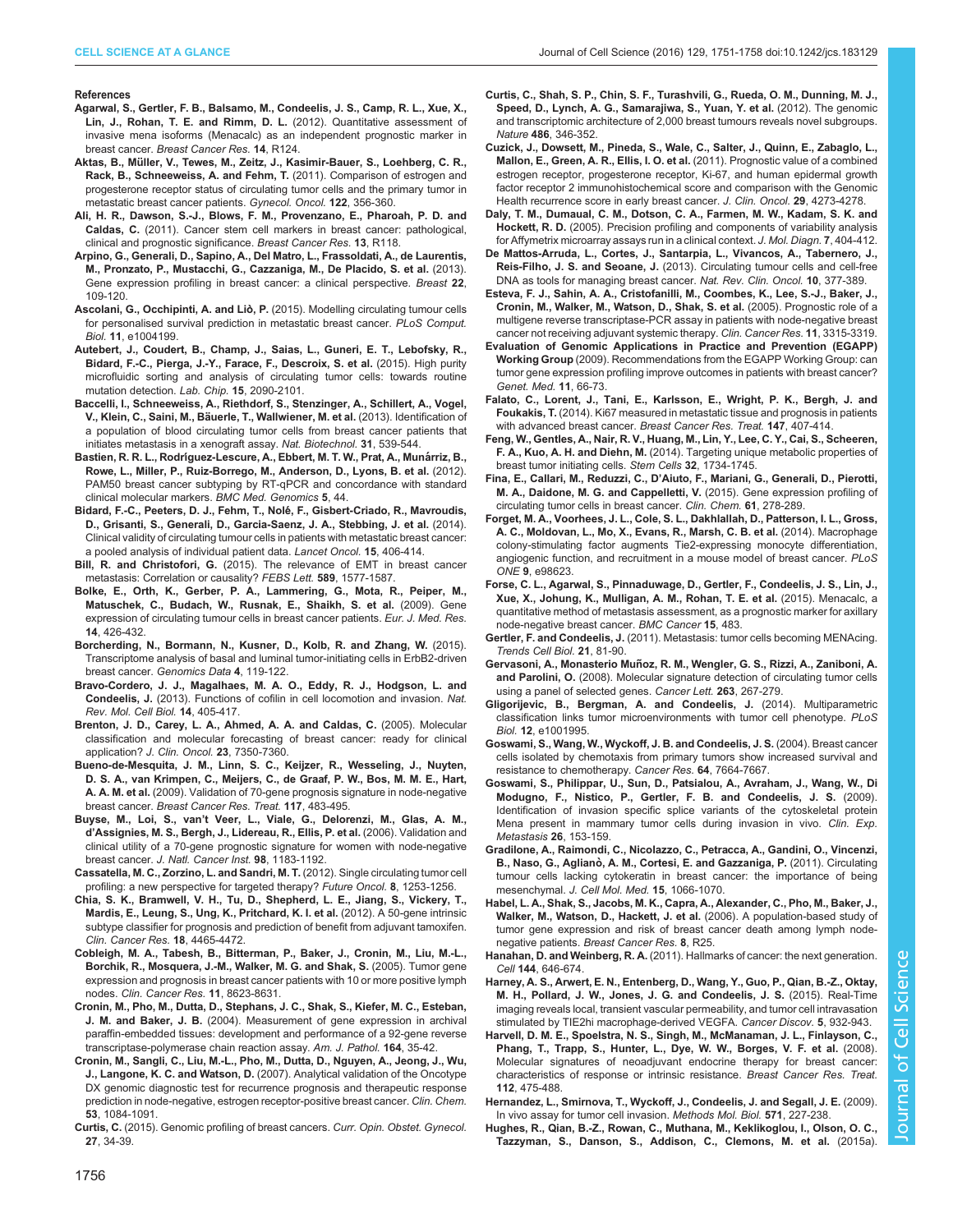<span id="page-6-0"></span>[Perivascular M2 macrophages stimulate tumor relapse after chemotherapy.](http://dx.doi.org/10.1158/0008-5472.CAN-14-3587) Cancer Res. 75[, 3479-3491.](http://dx.doi.org/10.1158/0008-5472.CAN-14-3587)

- [Hughes, S. K., Oudin, M. J., Tadros, J., Neil, J., Del Rosario, A., Joughin, B. A.,](http://dx.doi.org/10.1091/mbc.E15-06-0442) [Ritsma, L., Wyckoff, J., Vasile, E., Eddy, R. et al.](http://dx.doi.org/10.1091/mbc.E15-06-0442) (2015b). PTP1B-dependent [regulation of receptor tyrosine kinase signaling by the actin-binding protein Mena.](http://dx.doi.org/10.1091/mbc.E15-06-0442) [Mol. Biol. Cell](http://dx.doi.org/10.1091/mbc.E15-06-0442) 26, 3867-3878.
- Kalluri, R. [\(2009\). EMT: when epithelial cells decide to become mesenchymal-like](http://dx.doi.org/10.1172/JCI39675) cells. [J. Clin. Invest.](http://dx.doi.org/10.1172/JCI39675) 119, 1417-1419.
- Kalluri, R. and Weinberg, R. A. [\(2009\). The basics of epithelial-mesenchymal](http://dx.doi.org/10.1172/JCI39104) transition. [J. Clin. Invest.](http://dx.doi.org/10.1172/JCI39104) 119, 1420-1428.
- [Kelly, C. M., Bernard, P. S., Krishnamurthy, S., Wang, B., Ebbert, M. T. W.,](http://dx.doi.org/10.1634/theoncologist.2012-0007) [Bastien, R. R. L., Boucher, K. M., Young, E., Iwamoto, T. and Pusztai, L.](http://dx.doi.org/10.1634/theoncologist.2012-0007) [\(2012\). Agreement in risk prediction between the 21-gene recurrence score assay](http://dx.doi.org/10.1634/theoncologist.2012-0007) [\(Oncotype DX\(R\)\) and the PAM50 breast cancer intrinsic Classifier in early-stage](http://dx.doi.org/10.1634/theoncologist.2012-0007) [estrogen receptor-positive breast cancer.](http://dx.doi.org/10.1634/theoncologist.2012-0007) Oncologist 17, 492-498.
- [Lang, J. E., Scott, J. H., Wolf, D. M., Novak, P., Punj, V., Magbanua, M. J. M., Zhu,](http://dx.doi.org/10.1007/s10549-014-3215-0) [W., Mineyev, N., Haqq, C. M., Crothers, J. R. et al.](http://dx.doi.org/10.1007/s10549-014-3215-0) (2015). Expression profiling of [circulating tumor cells in metastatic breast cancer.](http://dx.doi.org/10.1007/s10549-014-3215-0) Breast Cancer Res. Treat. 149, [121-131.](http://dx.doi.org/10.1007/s10549-014-3215-0)
- [Lawson, D. A., Bhakta, N. R., Kessenbrock, K., Prummel, K. D., Yu, Y., Takai, K.,](http://dx.doi.org/10.1038/nature15260) [Zhou, A., Eyob, H., Balakrishnan, S., Wang, C. Y. et al.](http://dx.doi.org/10.1038/nature15260) (2015). Single-cell [analysis reveals a stem-cell program in human metastatic breast cancer cells.](http://dx.doi.org/10.1038/nature15260) Nature 526[, 131-135.](http://dx.doi.org/10.1038/nature15260)
- Lianidou, E. S. and Markou, A. [\(2012\). Molecular assays for the detection and](http://dx.doi.org/10.1007/978-3-642-28160-0_10) characterization of CTCs. [Recent Results Cancer Res.](http://dx.doi.org/10.1007/978-3-642-28160-0_10) 195, 111-123.
- [Lianidou, E. S., Markou, A. and Strati, A.](http://dx.doi.org/10.1007/s10555-012-9366-8) (2012). Molecular characterization of [circulating tumor cells in breast cancer: challenges and promises for](http://dx.doi.org/10.1007/s10555-012-9366-8) [individualized cancer treatment.](http://dx.doi.org/10.1007/s10555-012-9366-8) Cancer Metastasis Rev. 31, 663-671.
- Lu, H., Clauser, K. R., Tam, W. L., Frö[se, J., Ye, X., Eaton, E. N., Reinhardt, F.,](http://dx.doi.org/10.1038/ncb3041) [Donnenberg, V. S., Bhargava, R., Carr, S. A. et al.](http://dx.doi.org/10.1038/ncb3041) (2014). A breast cancer stem [cell niche supported by juxtacrine signalling from monocytes and macrophages.](http://dx.doi.org/10.1038/ncb3041) [Nat. Cell Biol.](http://dx.doi.org/10.1038/ncb3041) 16, 1105-1117.
- Magbanua, M. J. M. and Park, J. W. [\(2013\). Isolation of circulating tumor cells by](http://dx.doi.org/10.1016/j.ymeth.2013.07.029) [immunomagnetic enrichment and fluorescence-activated cell sorting \(IE/FACS\)](http://dx.doi.org/10.1016/j.ymeth.2013.07.029) [for molecular profiling.](http://dx.doi.org/10.1016/j.ymeth.2013.07.029) Methods 64, 114-118.
- Magbanua, M. J. M. and Park, J. W. [\(2014\). Advances in genomic characterization](http://dx.doi.org/10.1007/s10555-014-9503-7) [of circulating tumor cells.](http://dx.doi.org/10.1007/s10555-014-9503-7) Cancer Metastasis Rev. 33, 757-769.
- Martín, M., Prat, A., Rodrí[guez-Lescure, A., Caballero, R., Ebbert, M. T. W.,](http://dx.doi.org/10.1007/s10549-013-2416-2) Muná[rriz, B., Ruiz-Borrego, M., Bastien, R. R. L., Crespo, C., Davis, C. et al.](http://dx.doi.org/10.1007/s10549-013-2416-2) [\(2013\). PAM50 proliferation score as a predictor of weekly paclitaxel benefit in](http://dx.doi.org/10.1007/s10549-013-2416-2) breast cancer. [Breast Cancer Res. Treat.](http://dx.doi.org/10.1007/s10549-013-2416-2) 138, 457-466.

Metz, C. E. [\(1978\). Basic principles of ROC analysis.](http://dx.doi.org/10.1016/S0001-2998(78)80014-2) Semin. Nucl. Med. 8, 283-298.

- [Mook, S., Schmidt, M. K., Viale, G., Pruneri, G., Eekhout, I., Floore, A., Glas,](http://dx.doi.org/10.1007/s10549-008-0130-2) [A. M., Bogaerts, J., Cardoso, F., Piccart-Gebhart, M. J. et al.](http://dx.doi.org/10.1007/s10549-008-0130-2) (2009). The 70 [gene prognosis-signature predicts disease outcome in breast cancer patients with](http://dx.doi.org/10.1007/s10549-008-0130-2) 1-[3 positive lymph nodes in an independent validation study.](http://dx.doi.org/10.1007/s10549-008-0130-2) Breast Cancer Res. Treat. 116[, 295-302.](http://dx.doi.org/10.1007/s10549-008-0130-2)
- [Mook, S., Schmidt, M. K., Weigelt, B., Kreike, B., Eekhout, I., van de Vijver, M. J.,](http://dx.doi.org/10.1093/annonc/mdp388) [Glas, A. M., Floore, A., Rutgers, E. J. and van](http://dx.doi.org/10.1093/annonc/mdp388) 't Veer, L. J. (2010). The 70-gene [prognosis signature predicts early metastasis in breast cancer patients between](http://dx.doi.org/10.1093/annonc/mdp388) [55 and 70 years of age.](http://dx.doi.org/10.1093/annonc/mdp388) Ann. Oncol. 21, 717-722.
- [Nielsen, T. O., Parker, J. S., Leung, S., Voduc, D., Ebbert, M., Vickery, T., Davies,](http://dx.doi.org/10.1158/1078-0432.CCR-10-1282) [S. R., Snider, J., Stijleman, I. J., Reed, J. et al.](http://dx.doi.org/10.1158/1078-0432.CCR-10-1282) (2010). A comparison of PAM50 [intrinsic subtyping with immunohistochemistry and clinical prognostic factors in](http://dx.doi.org/10.1158/1078-0432.CCR-10-1282) [tamoxifen-treated estrogen receptor-positive breast cancer.](http://dx.doi.org/10.1158/1078-0432.CCR-10-1282) Clin. Cancer. Res. 16[, 5222-5232.](http://dx.doi.org/10.1158/1078-0432.CCR-10-1282)
- Oktay, M. H. and Jones, J. G. [\(2015\). TMEM: a novel breast cancer dissemination](http://dx.doi.org/10.2217/bmm.14.104) [marker for the assessment of metastatic risk.](http://dx.doi.org/10.2217/bmm.14.104) Biomark. Med. 9, 81-84.
- [Paik, S., Shak, S., Tang, G., Kim, C., Baker, J., Cronin, M., Baehner, F. L.,](http://dx.doi.org/10.1056/NEJMoa041588) [Walker, M. G., Watson, D., Park, T. et al.](http://dx.doi.org/10.1056/NEJMoa041588) (2004). A multigene assay to predict [recurrence of tamoxifen-treated, node-negative breast cancer.](http://dx.doi.org/10.1056/NEJMoa041588) N. Engl. J. Med. 351[, 2817-2826.](http://dx.doi.org/10.1056/NEJMoa041588)
- [Paik, S., Tang, G., Shak, S., Kim, C., Baker, J., Kim, W., Cronin, M., Baehner,](http://dx.doi.org/10.1200/JCO.2005.04.7985) F. L., Watson, D., Bryant, J. et al. [\(2006\). Gene expression and benefit of](http://dx.doi.org/10.1200/JCO.2005.04.7985) [chemotherapy in women with node-negative, estrogen receptor-positive breast](http://dx.doi.org/10.1200/JCO.2005.04.7985) cancer. [J. Clin. Oncol.](http://dx.doi.org/10.1200/JCO.2005.04.7985) 24, 3726-3734.
- Pantel, K. and Alix-Panabieres, C. [\(2013\). Real-time liquid biopsy in cancer](http://dx.doi.org/10.1158/0008-5472.CAN-13-2030) [patients: fact or fiction?](http://dx.doi.org/10.1158/0008-5472.CAN-13-2030) Cancer Res. 73, 6384-6388.
- [Parker, J. S., Mullins, M., Cheang, M. C. U., Leung, S., Voduc, D., Vickery, T.,](http://dx.doi.org/10.1200/JCO.2008.18.1370) [Davies, S., Fauron, C., He, X., Hu, Z. et al.](http://dx.doi.org/10.1200/JCO.2008.18.1370) (2009). Supervised risk predictor of [breast cancer based on intrinsic subtypes.](http://dx.doi.org/10.1200/JCO.2008.18.1370) J. Clin. Oncol. 27, 1160-1167.
- Patsialou, A. and Condeelis, J. S. [\(2014\). Metastatic cells: moving onco-targets.](http://dx.doi.org/10.18632/oncotarget.2057) Oncotarget 5[, 3424-3425.](http://dx.doi.org/10.18632/oncotarget.2057)
- [Patsialou, A., Wang, Y., Lin, J., Whitney, K., Goswami, S., Kenny, P. A. and](http://dx.doi.org/10.1186/bcr3344) Condeelis, J. S. [\(2012\). Selective gene-expression profiling of migratory tumor](http://dx.doi.org/10.1186/bcr3344) [cells in vivo predicts clinical outcome in breast cancer patients.](http://dx.doi.org/10.1186/bcr3344) Breast Cancer Res. 14[, R139.](http://dx.doi.org/10.1186/bcr3344)
- [Patsialou, A., Bravo-Cordero, J. J., Wang, Y., Entenberg, D., Liu, H., Clarke, M.](http://dx.doi.org/10.4161/intv.25294) and Condeelis, J. S. [\(2013\). Intravital multiphoton imaging reveals multicellular](http://dx.doi.org/10.4161/intv.25294)

[streaming as a crucial component of in vivo cell migration in human breast tumors.](http://dx.doi.org/10.4161/intv.25294) Intravital 2[, e25294.](http://dx.doi.org/10.4161/intv.25294)

- [Perou, C. M., Sørlie, T., Eisen, M. B., van de Rijn, M., Jeffrey, S. S., Rees, C. A.,](http://dx.doi.org/10.1038/35021093) [Pollack, J. R., Ross, D. T., Johnsen, H., Akslen, L. A. et al.](http://dx.doi.org/10.1038/35021093) (2000). Molecular [portraits of human breast tumours.](http://dx.doi.org/10.1038/35021093) Nature 406, 747-752.
- [Philippar, U., Roussos, E. T., Oser, M., Yamaguchi, H., Kim, H.-D., Giampieri, S.,](http://dx.doi.org/10.1016/j.devcel.2008.09.003) [Wang, Y., Goswami, S., Wyckoff, J. B., Lauffenburger, D. A. et al.](http://dx.doi.org/10.1016/j.devcel.2008.09.003) (2008). A [Mena invasion isoform potentiates EGF-induced carcinoma cell invasion and](http://dx.doi.org/10.1016/j.devcel.2008.09.003) [metastasis.](http://dx.doi.org/10.1016/j.devcel.2008.09.003) Dev. Cell 15, 813-828.
- [Pignatelli, J., Goswami, S., Jones, J. G., Rohan, T. E., Pieri, E., Chen, X., Adler,](http://dx.doi.org/10.1126/scisignal.2005329) [E., Cox, D., Maleki, S., Bresnick, A. et al.](http://dx.doi.org/10.1126/scisignal.2005329) (2014). Invasive breast carcinoma cells [from patients exhibit MenaINV- and macrophage-dependent transendothelial](http://dx.doi.org/10.1126/scisignal.2005329) migration. [Sci. Signal.](http://dx.doi.org/10.1126/scisignal.2005329) 7, ra112.
- [Polzer, B., Medoro, G., Pasch, S., Fontana, F., Zorzino, L., Pestka, A.,](http://dx.doi.org/10.15252/emmm.201404033) [Andergassen, U., Meier-Stiegen, F., Czyz, Z. T., Alberter, B. et al.](http://dx.doi.org/10.15252/emmm.201404033) (2014). [Molecular profiling of single circulating tumor cells with diagnostic intention.](http://dx.doi.org/10.15252/emmm.201404033) [EMBO Mol. Med.](http://dx.doi.org/10.15252/emmm.201404033) 6, 1371-1386.
- [Powell, A. A., Talasaz, A. H., Zhang, H., Coram, M. A., Reddy, A., Deng, G., Telli,](http://dx.doi.org/10.1371/journal.pone.0033788) [M. L., Advani, R. H., Carlson, R. W., Mollick, J. A. et al.](http://dx.doi.org/10.1371/journal.pone.0033788) (2012). Single cell [profiling of circulating tumor cells: transcriptional heterogeneity and diversity from](http://dx.doi.org/10.1371/journal.pone.0033788) [breast cancer cell lines.](http://dx.doi.org/10.1371/journal.pone.0033788) PLoS ONE 7, e33788.
- [Prat, A., Bianchini, G., Thomas, M., Belousov, A., Cheang, M. C. U., Koehler, A.,](http://dx.doi.org/10.1158/1078-0432.CCR-13-0239) [Gomez, P., Semiglazov, V., Eiermann, W., Tjulandin, S. et al.](http://dx.doi.org/10.1158/1078-0432.CCR-13-0239) (2014). [Research-based PAM50 subtype predictor identifies higher responses and](http://dx.doi.org/10.1158/1078-0432.CCR-13-0239) [improved survival outcomes in HER2-positive breast cancer in the NOAH study.](http://dx.doi.org/10.1158/1078-0432.CCR-13-0239) [Clin. Cancer Res.](http://dx.doi.org/10.1158/1078-0432.CCR-13-0239) 20, 511-521.
- [Pucci, F., Venneri, M. A., Biziato, D., Nonis, A., Moi, D., Sica, A., Di Serio, C.,](http://dx.doi.org/10.1182/blood-2009-01-200931) Naldini, L. and De Palma, M. [\(2009\). A distinguishing gene signature shared by](http://dx.doi.org/10.1182/blood-2009-01-200931) [tumor-infiltrating Tie2-expressing monocytes, blood](http://dx.doi.org/10.1182/blood-2009-01-200931) "resident" monocytes, and [embryonic macrophages suggests common functions and developmental](http://dx.doi.org/10.1182/blood-2009-01-200931) [relationships.](http://dx.doi.org/10.1182/blood-2009-01-200931) Blood 114, 901-914.
- Pukazhendhi, G. and Glück, S. [\(2014\). Circulating tumor cells in breast cancer.](http://dx.doi.org/10.4103/1477-3163.135578) [J. Carcinog.](http://dx.doi.org/10.4103/1477-3163.135578) 13, 8.
- [Radaelli, E., Damonte, P. and Cardiff, R. D.](http://dx.doi.org/10.2217/fon.09.93) (2009). Epithelial–mesenchymal [transition in mouse mammary tumorigenesis.](http://dx.doi.org/10.2217/fon.09.93) Future Oncol. 5, 1113-1127.
- [Rakha, E. A., El-Sayed, M. E., Reis-Filho, J. and Ellis, I. O.](http://dx.doi.org/10.1007/s10549-008-9952-1) (2009). Patho[biological aspects of basal-like breast cancer.](http://dx.doi.org/10.1007/s10549-008-9952-1) Breast Cancer Res. Treat. 113, [411-422.](http://dx.doi.org/10.1007/s10549-008-9952-1)
- [Riabov, V., Gudima, A., Wang, N., Mickley, A., Orekhov, A. and Kzhyshkowska,](http://dx.doi.org/10.3389/fphys.2014.00075) J. [\(2014\). Role of tumor associated macrophages in tumor angiogenesis and](http://dx.doi.org/10.3389/fphys.2014.00075) [lymphangiogenesis.](http://dx.doi.org/10.3389/fphys.2014.00075) Front. Physiol. 5, 75.
- [Robinson, B. D., Sica, G. L., Liu, Y.-F., Rohan, T. E., Gertler, F. B., Condeelis,](http://dx.doi.org/10.1158/1078-0432.CCR-08-2179) J. S. and Jones, J. G. [\(2009\). Tumor microenvironment of metastasis in human](http://dx.doi.org/10.1158/1078-0432.CCR-08-2179) [breast carcinoma: a potential prognostic marker linked to hematogenous](http://dx.doi.org/10.1158/1078-0432.CCR-08-2179) dissemination. [Clin. Cancer Res.](http://dx.doi.org/10.1158/1078-0432.CCR-08-2179) 15, 2433-2441.
- Rohan, T. E., Xue, X., Lin, H.-M., D'[Alfonso, T. M., Ginter, P. S., Oktay, M. H.,](http://dx.doi.org/10.1093/jnci/dju136) [Robinson, B. D., Ginsberg, M., Gertler, F. B., Glass, A. G. et al.](http://dx.doi.org/10.1093/jnci/dju136) (2014). Tumor [microenvironment of metastasis and risk of distant metastasis of breast cancer.](http://dx.doi.org/10.1093/jnci/dju136) [J. Natl. Cancer Inst.](http://dx.doi.org/10.1093/jnci/dju136) 106, dju136.
- [Roh-Johnson, M., Bravo-Cordero, J. J., Patsialou, A., Sharma, V. P., Guo, P.,](http://dx.doi.org/10.1038/onc.2013.377) [Liu, H., Hodgson, L. and Condeelis, J.](http://dx.doi.org/10.1038/onc.2013.377) (2014). Macrophage contact induces [RhoA GTPase signaling to trigger tumor cell intravasation.](http://dx.doi.org/10.1038/onc.2013.377) Oncogene 33, [4203-4212.](http://dx.doi.org/10.1038/onc.2013.377)
- [Roussos, E. T., Balsamo, M., Alford, S. K., Wyckoff, J. B., Gligorijevic, B.,](http://dx.doi.org/10.1242/jcs.086231) [Wang, Y., Pozzuto, M., Stobezki, R., Goswami, S., Segall, J. E. et al.](http://dx.doi.org/10.1242/jcs.086231) (2011a). [Mena invasive \(MenaINV\) promotes multicellular streaming motility and](http://dx.doi.org/10.1242/jcs.086231) [transendothelial migration in a mouse model of breast cancer.](http://dx.doi.org/10.1242/jcs.086231) J. Cell Sci. 124, [2120-2131.](http://dx.doi.org/10.1242/jcs.086231)
- [Roussos, E. T., Condeelis, J. S. and Patsialou, A.](http://dx.doi.org/10.1038/nrc3078) (2011b). Chemotaxis in cancer. [Nat. Rev. Cancer](http://dx.doi.org/10.1038/nrc3078) 11, 573-587.
- [Roussos, E. T., Goswami, S., Balsamo, M., Wang, Y., Stobezki, R., Adler, E.,](http://dx.doi.org/10.1007/s10585-011-9388-6) [Robinson, B. D., Jones, J. G., Gertler, F. B., Condeelis, J. S. et al.](http://dx.doi.org/10.1007/s10585-011-9388-6) (2011c). [Mena invasive \(Mena\(INV\)\) and Mena11a isoforms play distinct roles in breast](http://dx.doi.org/10.1007/s10585-011-9388-6) [cancer cell cohesion and association with TMEM.](http://dx.doi.org/10.1007/s10585-011-9388-6) Clin. Exp. Metastasis 28, [515-527.](http://dx.doi.org/10.1007/s10585-011-9388-6)
- [Rouzier, R., Perou, C. M., Symmans, W. F., Ibrahim, N., Cristofanilli, M.,](http://dx.doi.org/10.1158/1078-0432.CCR-04-2421) [Anderson, K., Hess, K. R., Stec, J., Ayers, M., Wagner, P. et al.](http://dx.doi.org/10.1158/1078-0432.CCR-04-2421) (2005). Breast [cancer molecular subtypes respond differently to preoperative chemotherapy.](http://dx.doi.org/10.1158/1078-0432.CCR-04-2421) [Clin. Cancer Res.](http://dx.doi.org/10.1158/1078-0432.CCR-04-2421) 11, 5678-5685.
- [Shipitsin, M., Campbell, L. L., Argani, P., Weremowicz, S., Bloushtain-Qimron,](http://dx.doi.org/10.1016/j.ccr.2007.01.013) [N., Yao, J., Nikolskaya, T., Serebryiskaya, T., Beroukhim, R., Hu, M. et al.](http://dx.doi.org/10.1016/j.ccr.2007.01.013) [\(2007\). Molecular definition of breast tumor heterogeneity.](http://dx.doi.org/10.1016/j.ccr.2007.01.013) Cancer Cell 11, [259-273.](http://dx.doi.org/10.1016/j.ccr.2007.01.013)
- [Simon, R., Radmacher, M. D., Dobbin, K. and McShane, L. M.](http://dx.doi.org/10.1093/jnci/95.1.14) (2003). Pitfalls in [the use of DNA microarray data for diagnostic and prognostic classification.](http://dx.doi.org/10.1093/jnci/95.1.14) [J. Natl. Cancer Inst.](http://dx.doi.org/10.1093/jnci/95.1.14) 95, 14-18.
- [Sorlie, T., Perou, C. M., Tibshirani, R., Aas, T., Geisler, S., Johnsen, H., Hastie,](http://dx.doi.org/10.1073/pnas.191367098) [T., Eisen, M. B., van de Rijn, M., Jeffrey, S. S. et al.](http://dx.doi.org/10.1073/pnas.191367098) (2001). Gene expression [patterns of breast carcinomas distinguish tumor subclasses with clinical](http://dx.doi.org/10.1073/pnas.191367098) implications. [Proc. Natl. Acad. Sci. USA](http://dx.doi.org/10.1073/pnas.191367098) 98, 10869-10874.

Science

 $\overline{9}$ ō

purnal